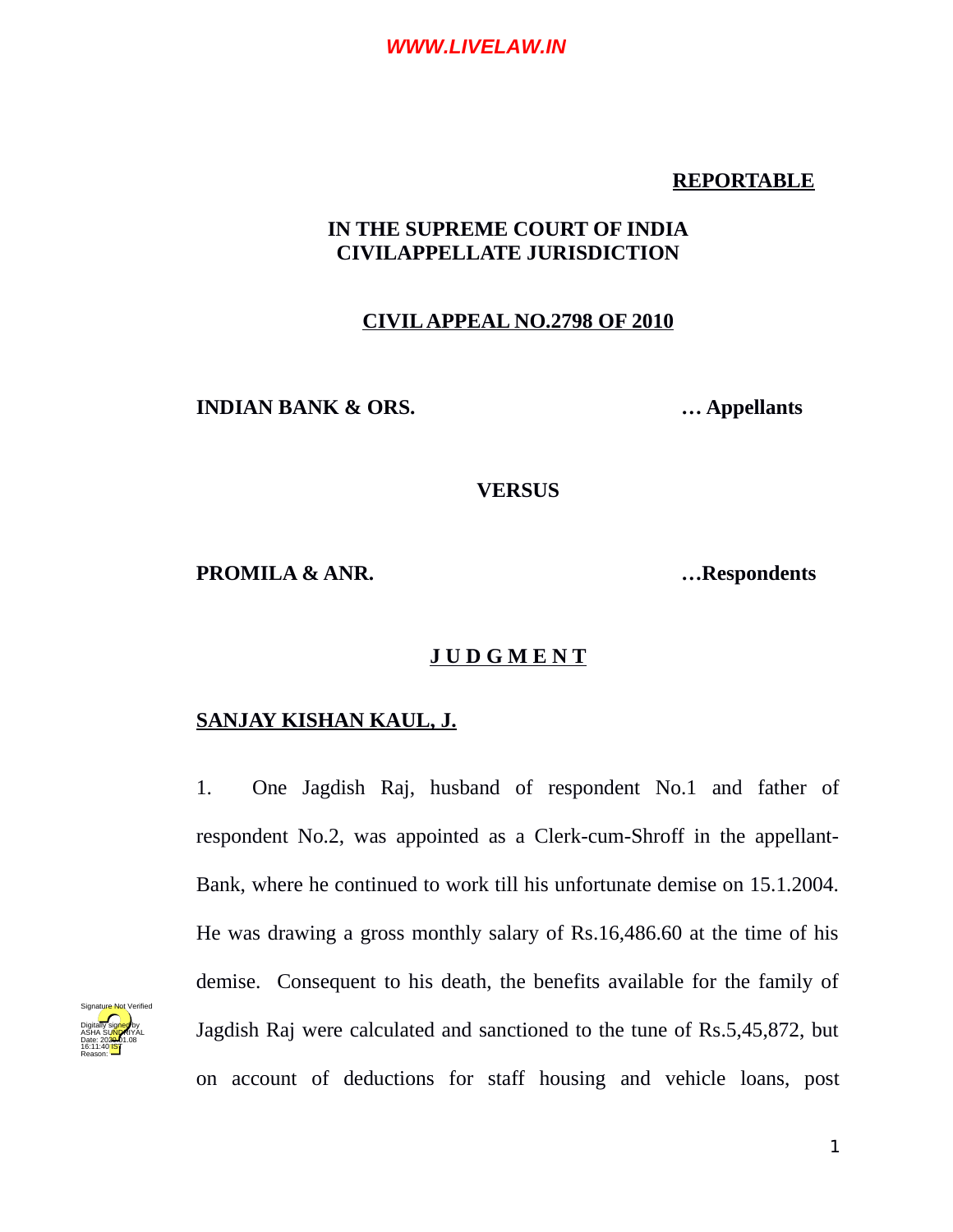adjustment, a net payment of Rs.2,99,672 was made to the family, apart from the grant of a monthly pension of Rs.5,574.12. An issue has been raised about the amount being paid less to the family of Jagdish Raj, but that has really not been debated before us.

2. Late Shri Jagdish Raj was survived by his wife and three minor children. As it transpires, respondent No.1 was already employed and earning a salary at the time of the demise of her husband, which information came to the knowledge of the appellant-Bank, later. The cause for the present dispute arises from an application made on behalf of the son (respondent No.2 herein) seeking compassionate employment on account of demise of Shri Jagdish Raj. We may add at the threshold that this application was made on 24.1.2004, on which date the son was a minor. Needless to say that any such request for compassionate employment had to be in terms of the prevalent scheme at that time. There has been some confusion as to the scheme applicable and, thus, this Court directed the scheme prevalent, on the date of the death, to be placed before this Court for consideration, as the High Court appears to have dealt with a scheme which was of a subsequent date. The need for this also arose on account of the legal position being settled by the judgment of this Court in *Canara Bank*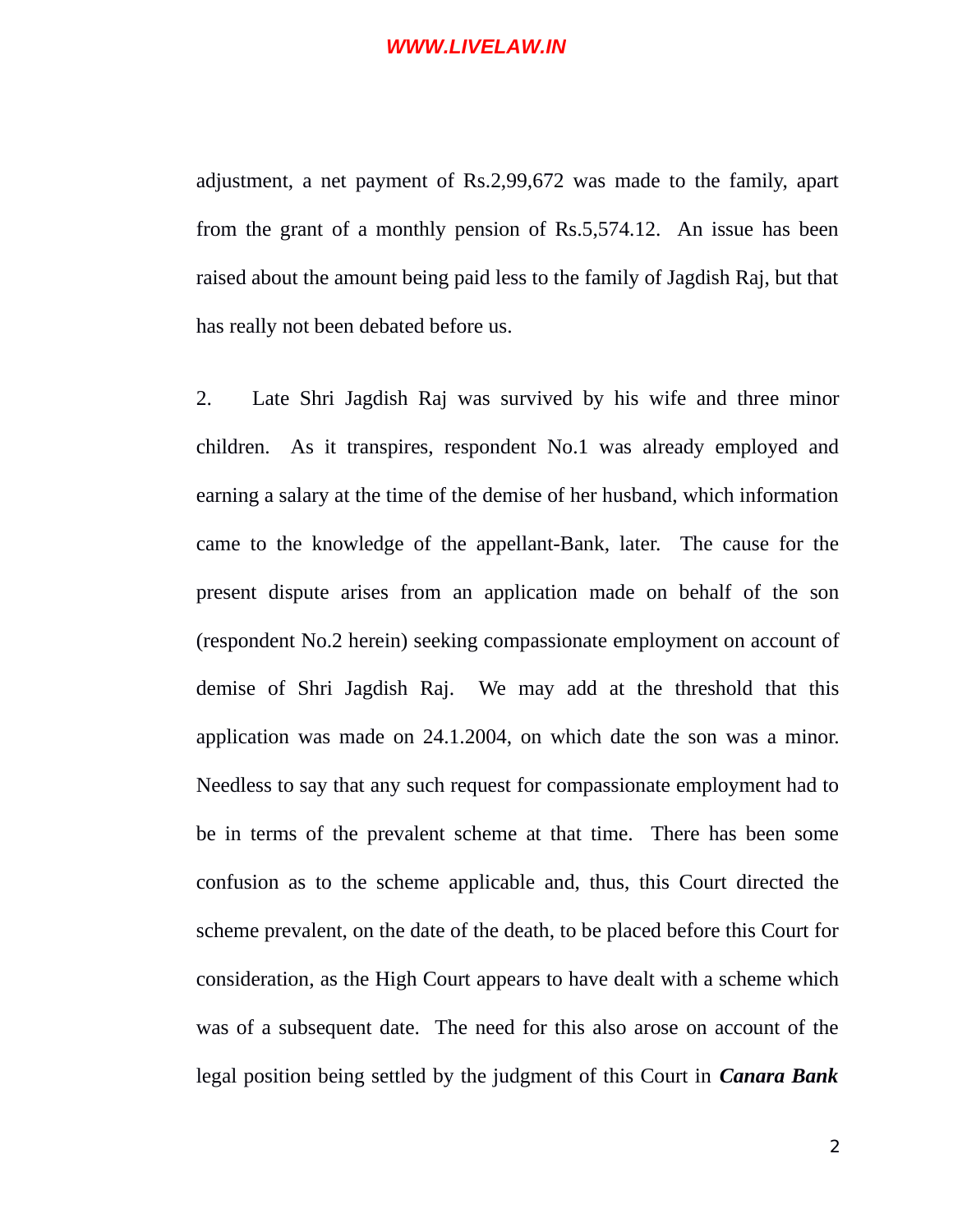*& Anr. v. M. Mahesh Kumar,[1](#page-2-0) qua* what would be the cut-off date for application of such scheme. It is trite to emphasise, based on numerous judicial pronouncements of this Court, that compassionate appointment is not an alternative to the normal course of appointment, and that there is no inherent right to seek compassionate appointment. The objective is only to provide solace and succour to the family in difficult times and, thus, the relevancy is at that stage of time when the employee passes away. An aspect examined by this judgment is as to whether a claim for compassionate employment under a scheme of a particular year could be decided based on a subsequent scheme that came into force much after the claim. The answer to this has been emphatically in the negative. It has also been observed that the grant of family pension and payment of terminal benefits cannot be treated as a substitute for providing employment assistance. The crucial aspect is to turn to the scheme itself to consider as to what are the provisions made in the scheme for such compassionate appointment.

<span id="page-2-0"></span>3. On the relevant scheme being placed before us, what emerges is that *vide* Circular No.56/79, a scheme was brought into force for compassionate appointment on 4.4.1979. This is the scheme which was applicable on 1(2015) 7 SCC 412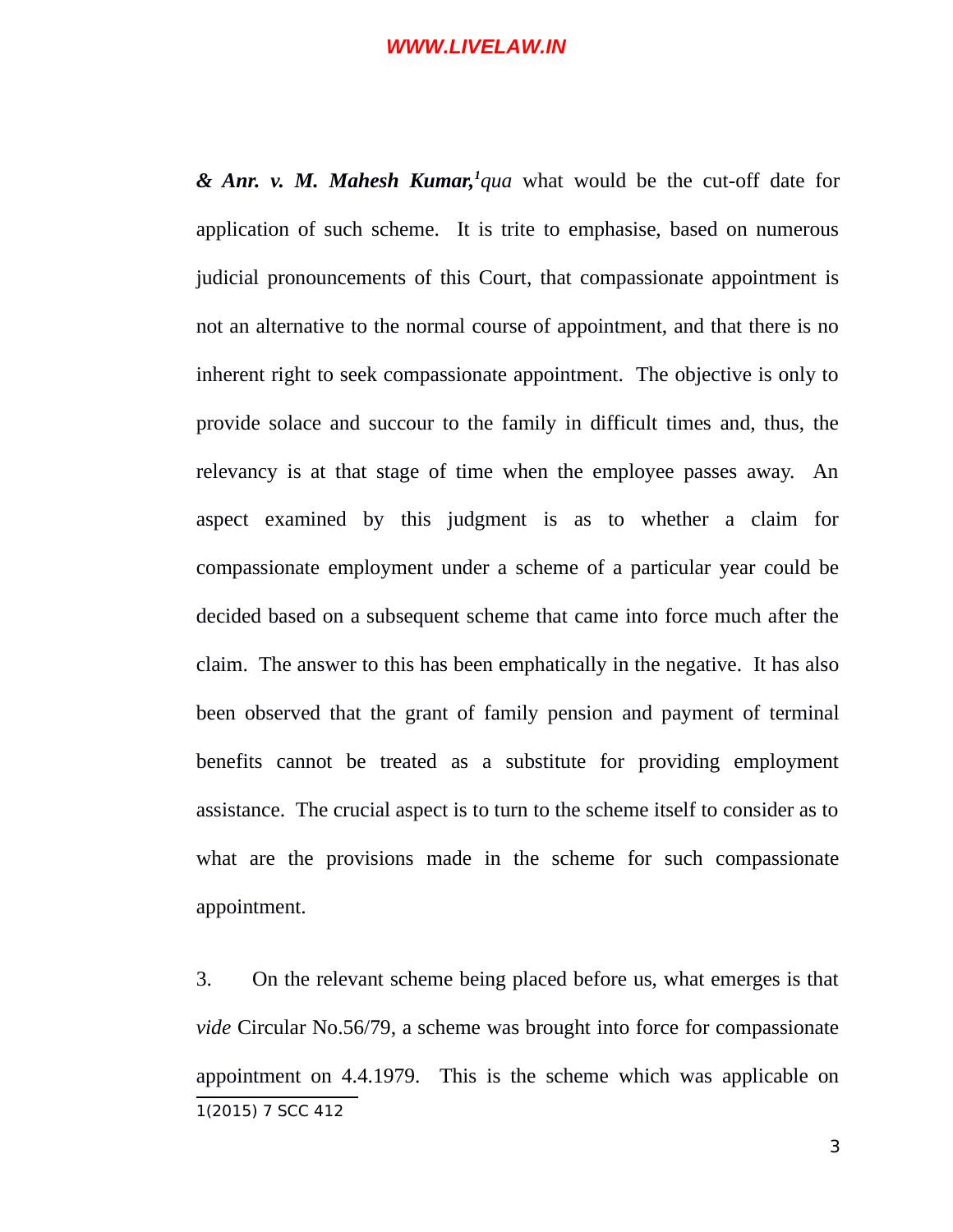15.1.2004, i.e. on the date of the death of Shri Jagdish Raj. A provision was made for compassionate appointment, but subject to the terms & conditions of the scheme. Para 7 of the scheme reads as under:

"7. According to an agreement with the Union, the dependant will either be paid gratuity as if the deceased employee has served the full term of service, which will be calculated as per gratuity rules on the basis of his/her last drawn pay at the time of his/her death or given the option for appropriate employment for one dependent subject to the rules framed for appointment under compassionate grounds. It is therefore, obvious that appointments under compassionate grounds will be open only to dependents who do not opt for payment of gratuity for the full term of service of the employee who died while in service."

The aforesaid paragraph, thus, makes it clear that either gratuity or compassionate appointment can be availed of by the dependents. The result is that if the dependents opted for payment of gratuity for the term of service of the employee who died while in service, no compassionate appointment could be granted. The admitted position is that the benefit of gratuity was availed of by the dependents in the present case.

4. Another relevant paragraph of the scheme is para 8, which reads as under:

"8. No person or dependent can claim, as a matter of right,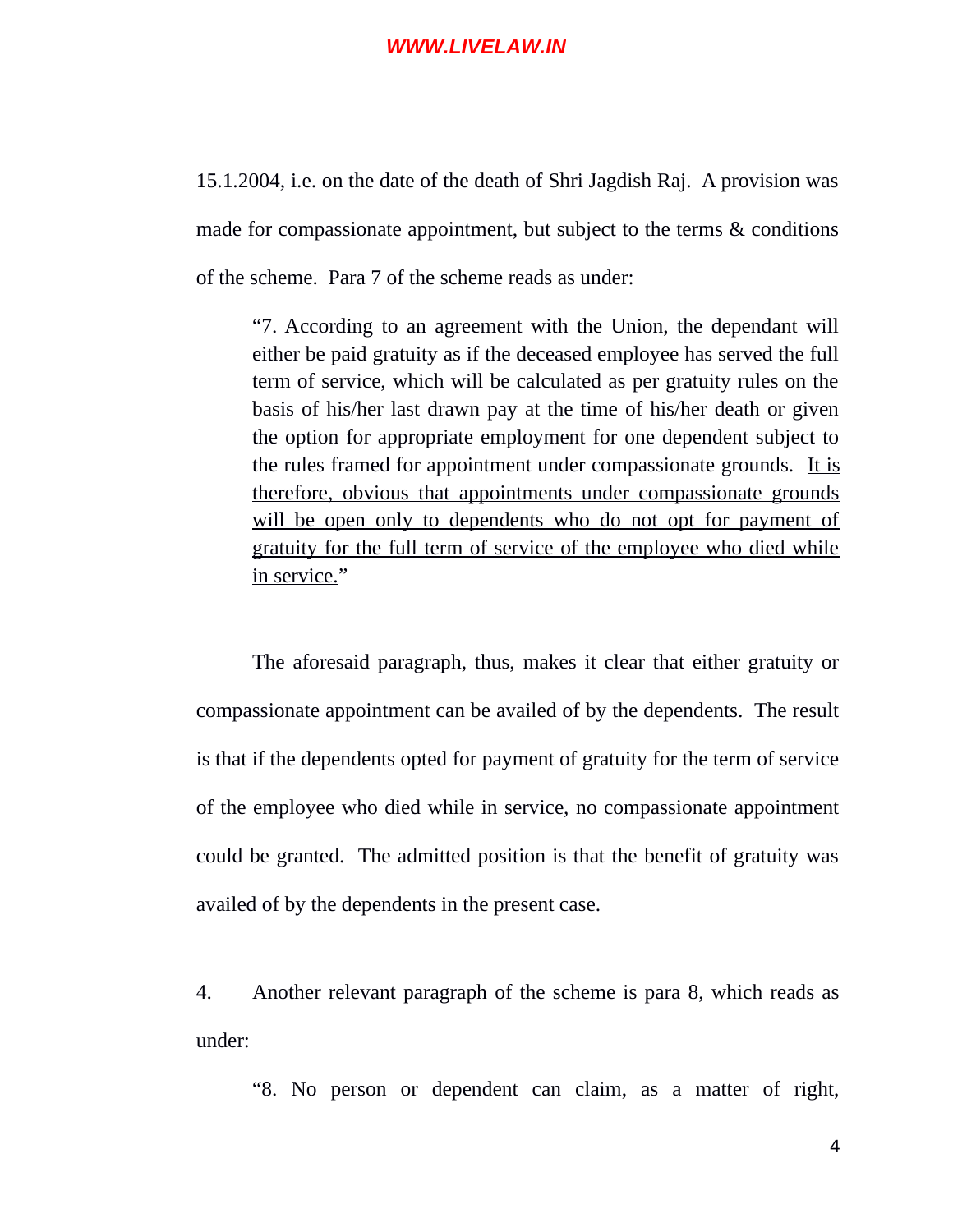employment in the Bank under this Scheme and appointments will be considered purely at the sole discretion of the Bank. The Bank reserves to itself the right to modify, suspend, or withdraw the scheme at any time at its sole discretion and the Bank's decision in this regard will be final and cannot be called in question."

The aforesaid paragraph makes the consideration for appointment on compassionate grounds at the discretion of the Bank, and not as a matter of right. This really only emphasizes the settled position of law, discussed aforesaid.

5. A new Scheme was promulgated on 5.11.1985, but para 4 of the Scheme clarifies as under:

"the norms prescribed under scheme for appointment in the Bank of a dependent of a confirmed employee who dies while in service remains unchanged."

Thus, though this may be a new Scheme, it, in effect, continued the older Scheme, and that is the reason the terms of that Scheme applied on the date of death of Shri Jagdish Raj, on 15.1.2004.

6. The first communication was addressed by respondent No.1, on 24.1.2004, to the CMD of the appellant-Bank, seeking compassionate appointment for her son, respondent No.2. The aforesaid arrangement, thus being applicable even at that time.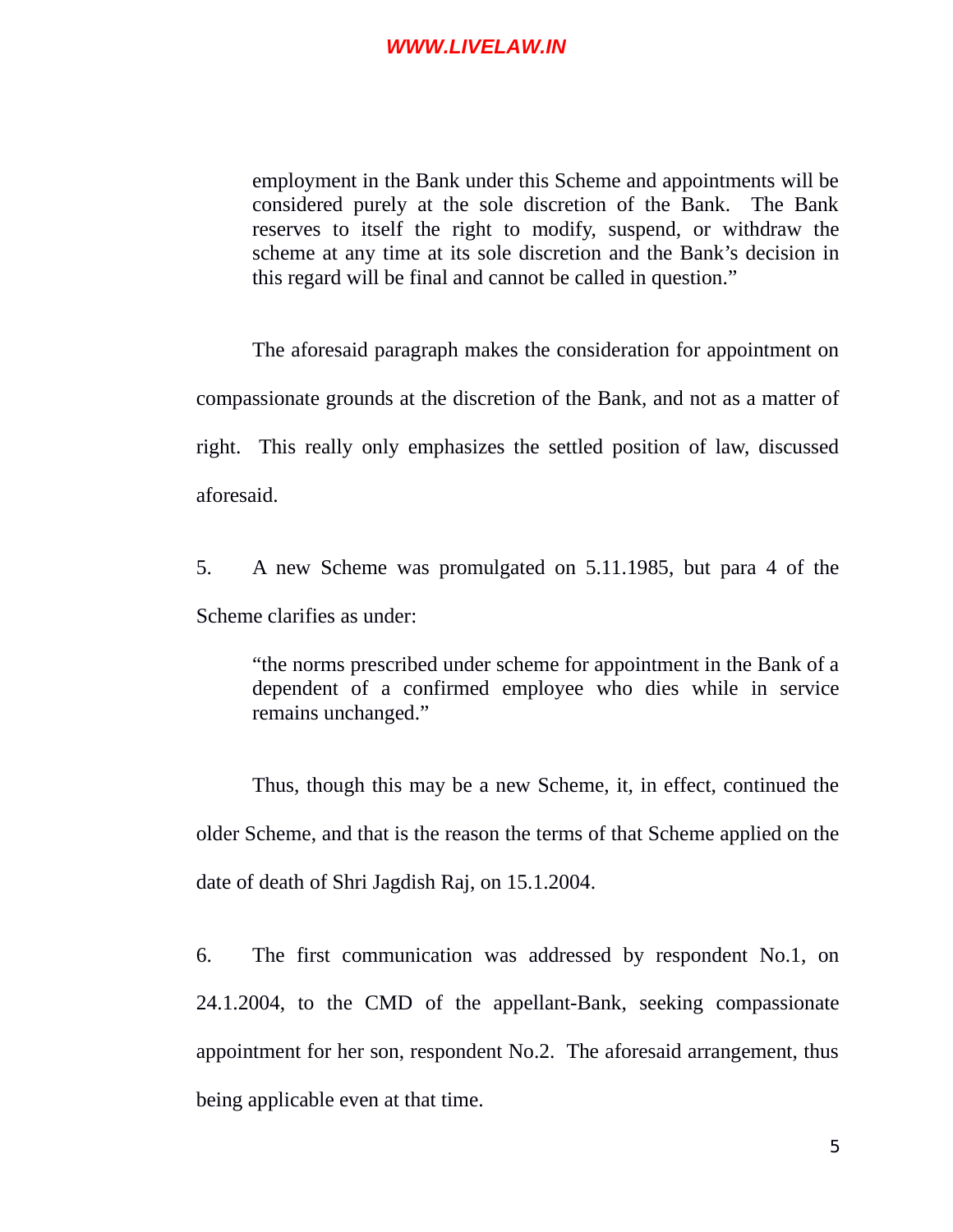7. A development post the demise, and this application, was a new Scheme being brought into force through a Board meeting of the appellant-Bank w.e.f. 27.4.2004, by way of Circular No. PRNL/09/2004-05, in supersession of the previous Scheme. However, the qualification for such Scheme was the death of an employee on account of injury sustained while performing official duty, with a second condition that the monthly income of the family (including terminal benefits, insurance claims, investments, etc. as well as pension and spousal income) was less than 60% of the last drawn gross salary, net of taxes, of the deceased employee and that the application for such compassionate appointment had to be submitted within three (3) months from the demise of such deceased employee. There was also an option to provide *ex gratia* compensation with the same second qualification as aforesaid, if such application is made within three (3) months from the demise of the deceased employee. The Scheme also refers to a lumpsum compensation, even where this 60% bar is crossed, and for Clerks like Shri Jagdish Raj, the amount specified is Rs.2 lakh.

8. The appellant-Bank, thus, in response to the application for compassionate appointment, sent a communication to respondent No.1,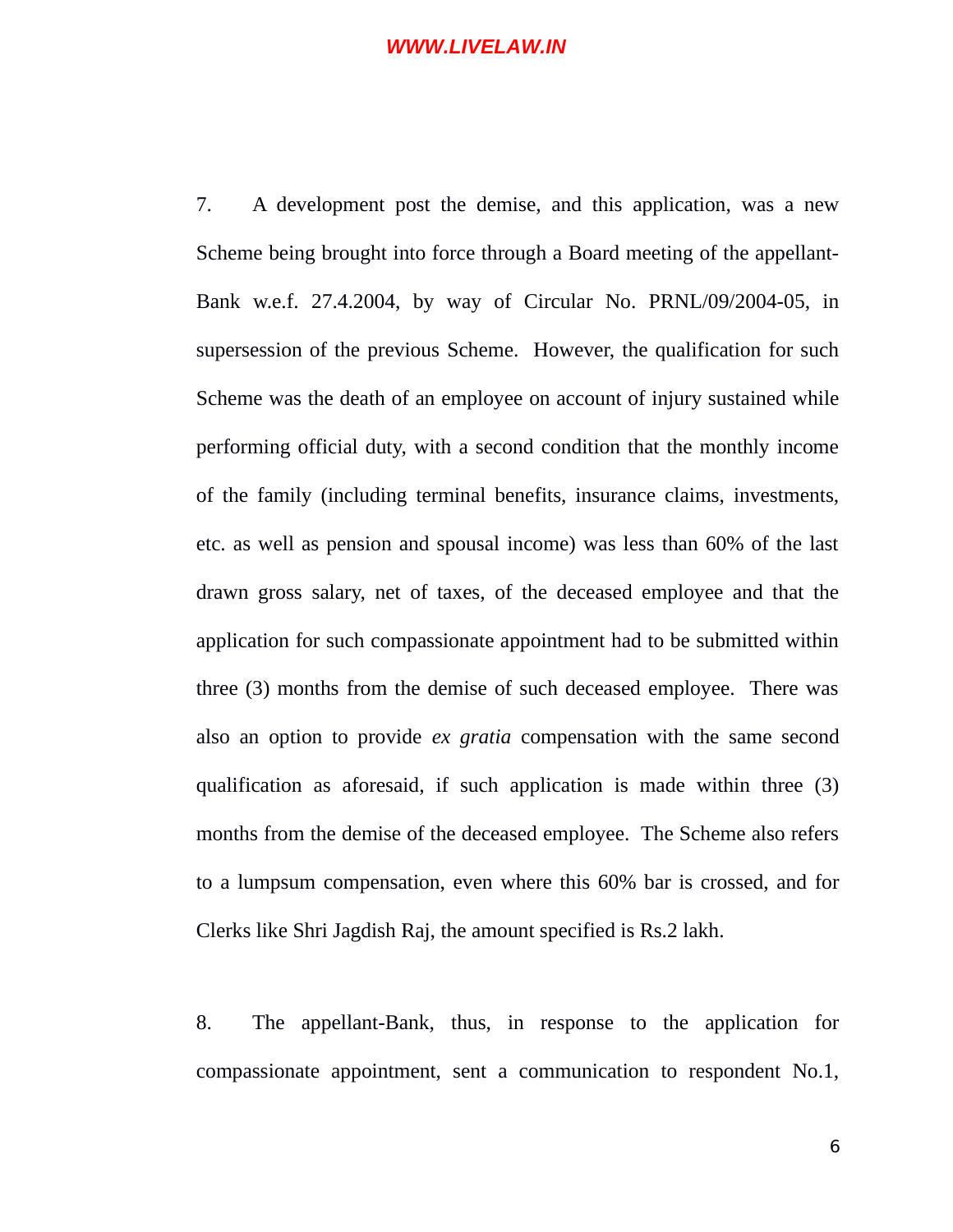asking her to submit a fresh application under the new Scheme within a month, i.e., by 9.8.2004. The intent, really, was that only cash compensation could be made available. This period, for tendering an application seeking cash compensation, was further extended repeatedly, but it appears that the respondents did not apply for the same as they appeared to be only interested in compassionate appointment.

9. A Circular No. PRNL/72/2005-06 dated 30.8.2005 was issued whereby the benefit of compassionate appointment was denied to a dependent of an employee who died in harness. Thus, only cash compensation was the benefit which would accrue. The norm of 60% eligibility criterion was still made applicable and the application had to be preferred within six (6) months from demise. This Scheme came into force from 10.8.2005.

10. Respondent No.1 made available her gross salary declaration of Rs.15,912 only on 17.2.2006, which crossed the benchmark of 60% and, thus, the respondents were informed *vide* letters dated 10.5.2006 and 30.6.2006 that even cash compensation was not available to the family, and that there could be no question of compassionate appointment.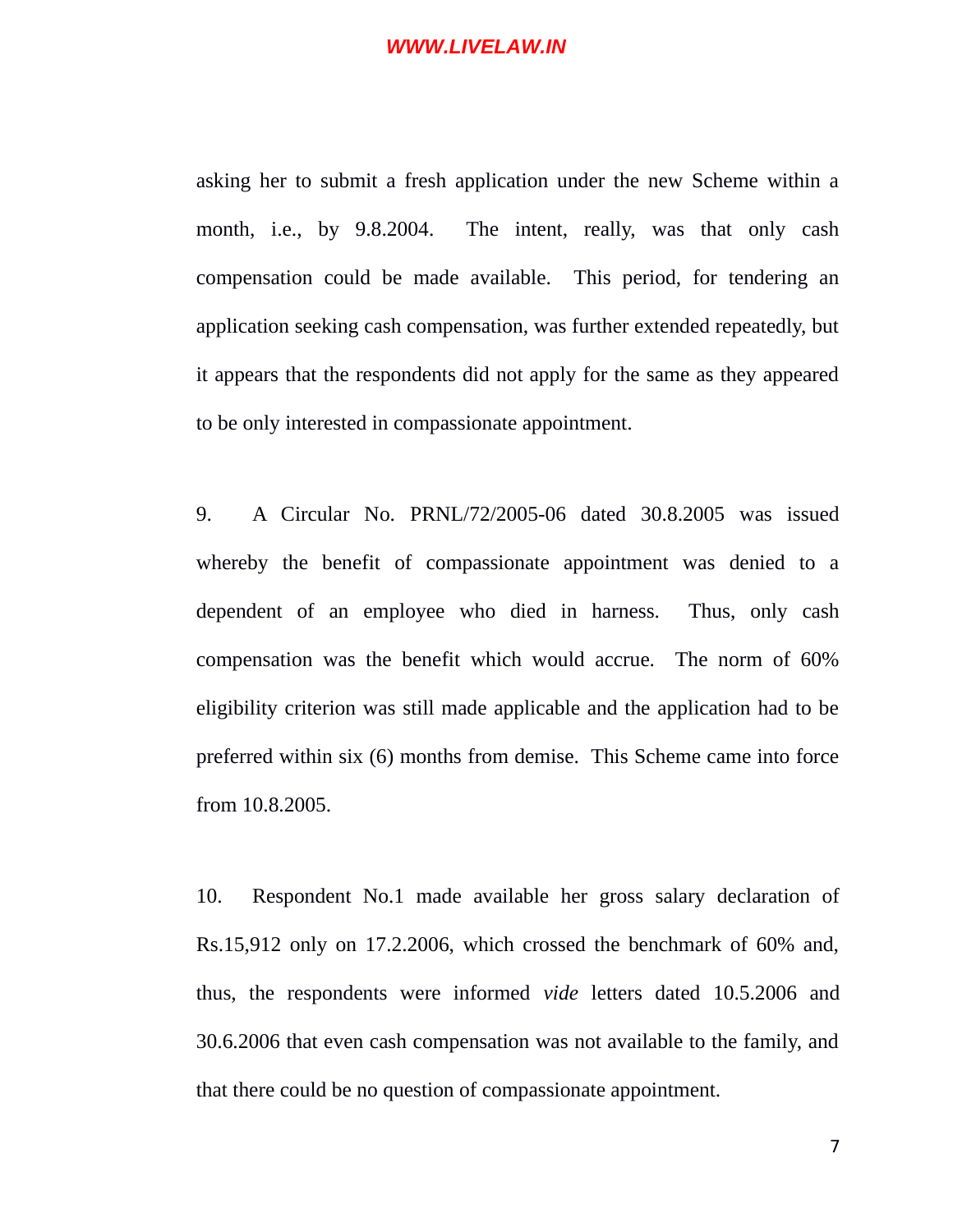11. It is in the aforesaid circumstances that the respondents filed CWP No.17105/2006 on 27.10.2006, seeking consideration of compassionate appointment under the 2004 Scheme, upon respondent No.2 attaining age of majority. *Ex gratia* benefits, which were held back, were also sought, along with interest.

12. The High Court of Punjab & Haryana *vide* impugned order dated 11.8.2008, granted Rs.2 lakh *ex gratia* payment, while leaving it open to the respondents to make an appropriate application regarding any terminal benefits, if not paid. This Rs.2 lakh benefit is in consonance with the subsequent Schemes of 2004 and 2005 which had come into force, and appears to have been so done more out of sympathy than any other factor.

13. The appellant-Bank aggrieved by this order filed a Special Leave Petition and interim order of stay was granted on 16.1.2009. Leave was granted subsequently and the interim order was made absolute.

14. We have examined the aforesaid factual matrix and the contentions raised by learned counsel for the parties.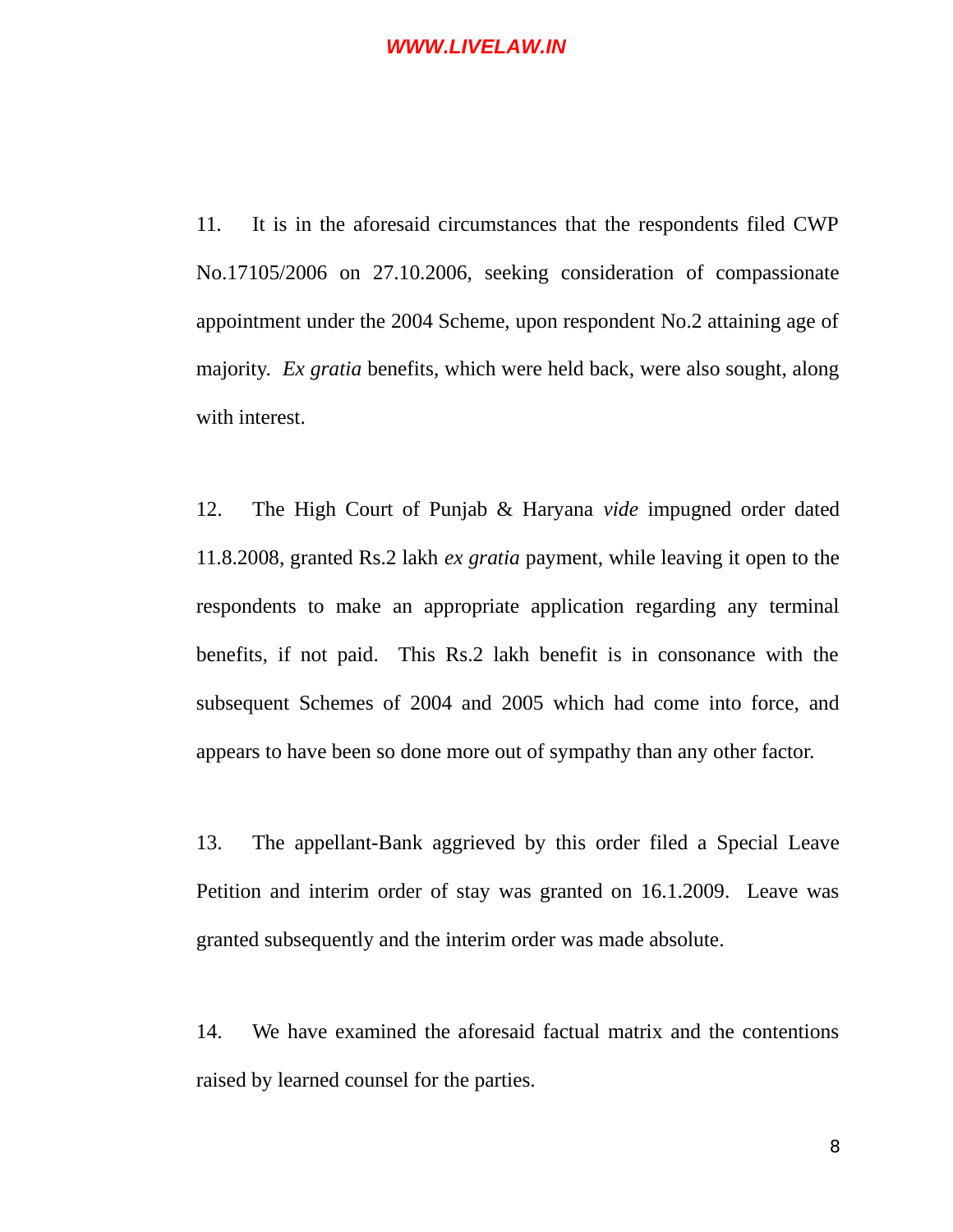15. The question of applicability of any subsequent Scheme really does not apply in view of the judgment of this Court in *Canara Bank[2](#page-8-0)* . Thus, it would not be appropriate to examine the case of the respondents in the context of subsequent Schemes, but only in the context of the Scheme of 4.4.1979, the terms of which continued to be applicable even as per the new Scheme of 5.11.1985, i.e. the Scheme applicable to the respondents. There is no provision in this Scheme for any *ex gratia* payment. The option of compassionate appointment was available only if the full amount of gratuity was not taken, something which was done. Thus, having taken the full amount of gratuity, the option of compassionate appointment really was not available to the respondents.

<span id="page-8-0"></span>16. We may also notice that though the subsequent Schemes were not applicable, even if benefit was sought to be given of those Schemes, initial non-disclosure and subsequent disclosure by respondent No.1, of her employment and her emoluments would disentitle her under those Schemes, too. Thus, when the appellant was calling upon the respondents to apply under the subsequent Schemes, that could have been beneficial to the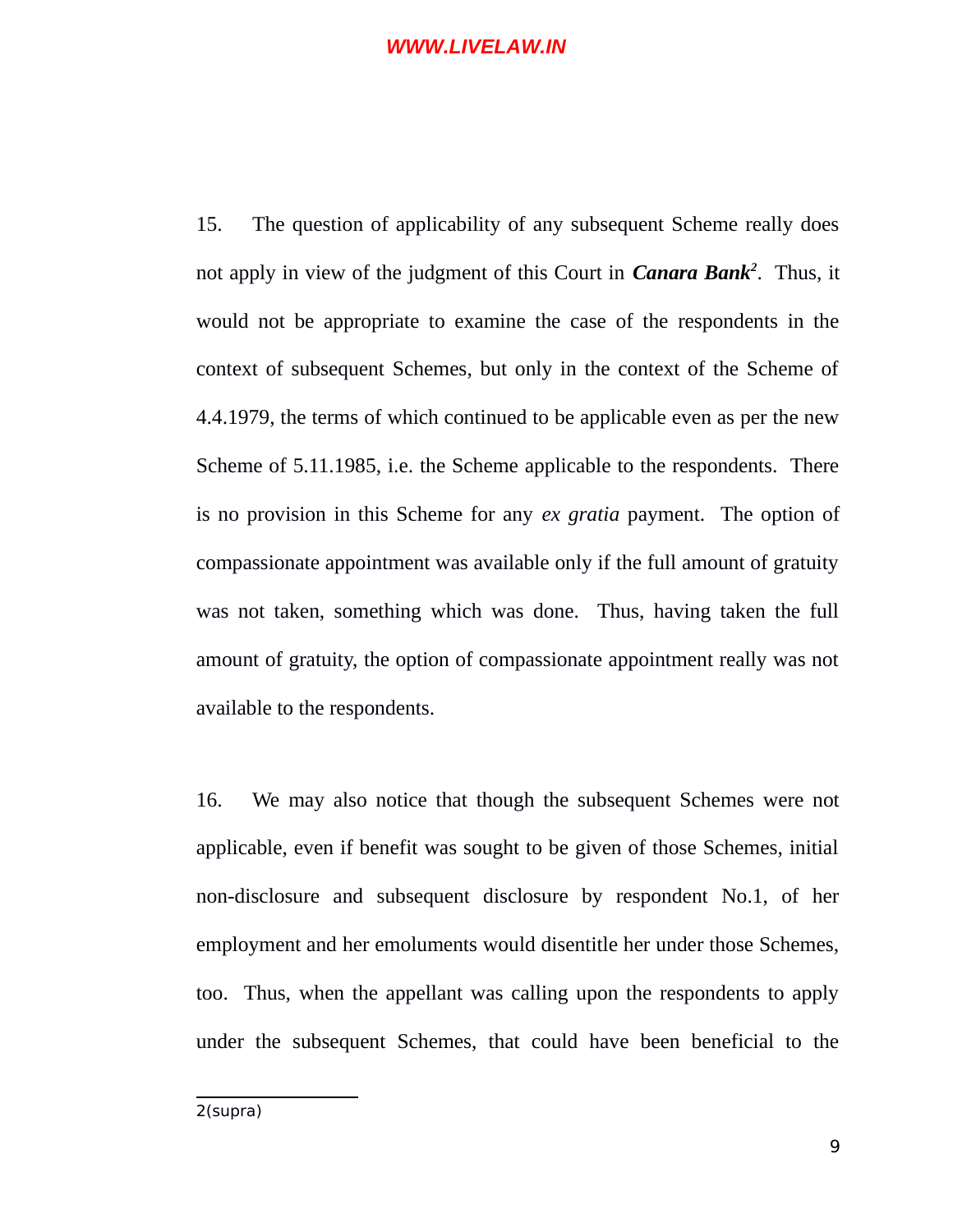respondents only if they were entitled to any of the benefits under that Scheme. That could not happen because the benchmark provided in those subsequent Schemes took the emoluments of respondents beyond the prescribed limit, so as to disentitle them from both, compassionate employment and *ex gratia* payment.

<span id="page-9-0"></span>17. We have to keep in mind the basic principles applicable to the cases of compassionate employment, i.e., succor being provided at the stage of unfortunate demise, coupled with compassionate employment not being an alternate method of public employment. If these factors are kept in mind, it would be noticed that the respondents had the wherewithal at the relevant stage of time, as per the norms, to deal with the unfortunate situation which they were faced with. Thus, looked under any Schemes, the respondents cannot claim benefit, though, as clarified aforesaid, it is only the relevant Scheme prevalent on the date of demise of the employee, which could have been considered to be applicable, in view of the judgment of this Court in *Canara Bank[3](#page-9-0)* . It is not for the Courts to substitute a Scheme or add or subtract from the terms thereof in judicial review, as has been recently emphasized by this Court in *State of Himachal Pradesh & Anr. v. Parkash*